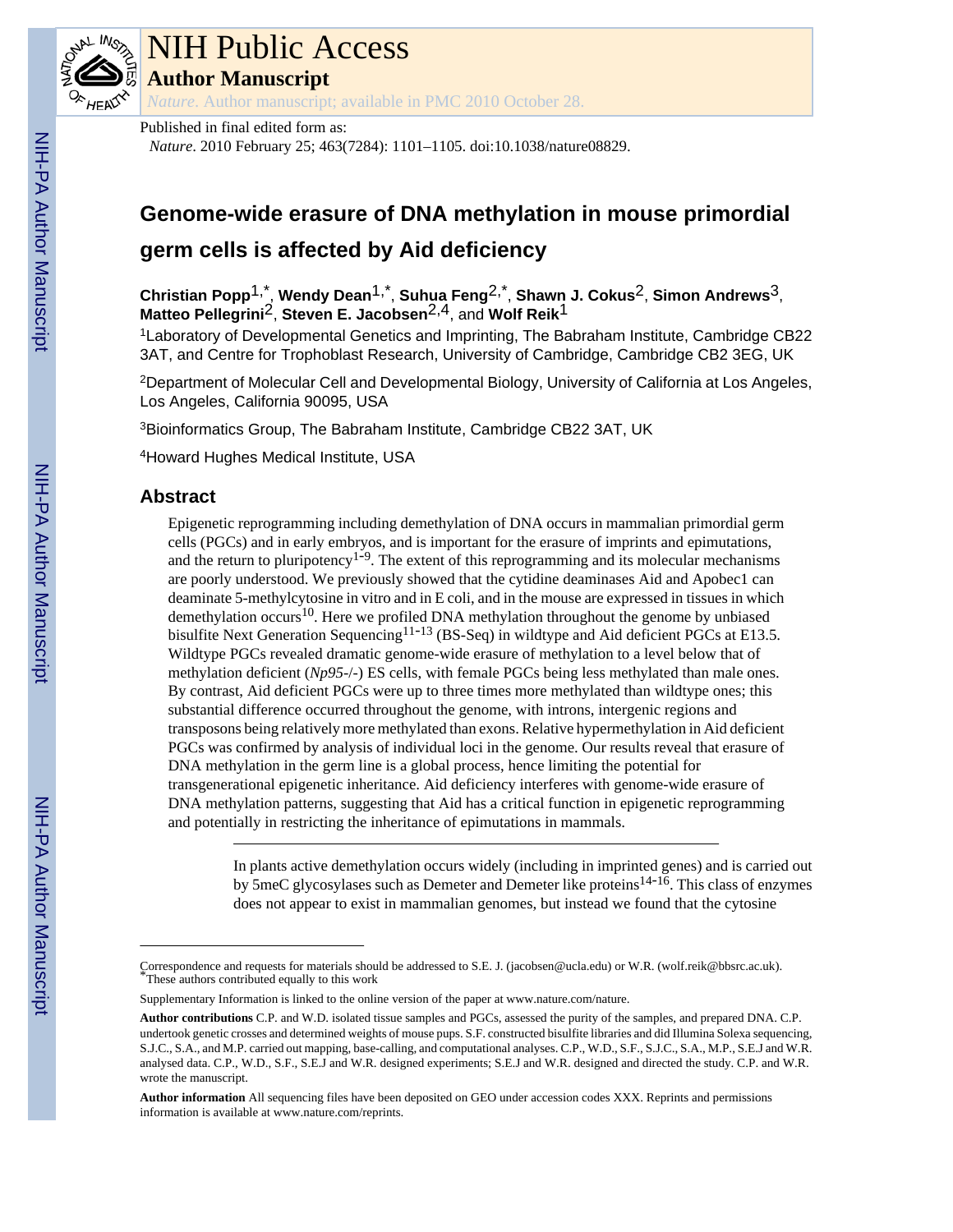deaminases Aid and Apobec1 can deaminate 5meC both in vitro and in E coli<sup>10</sup>, suggesting deamination of 5meC followed by T:G base excision repair by glycosylases such as Tdg or Mbd4 as an equivalent pathway for demethylation of DNA. Recently it has been shown that co-expression of Aid and Mbd4 in Zebrafish embryos can lead to demethylation of DNA, lending support to the idea that demethylation in animals might proceed by deamination followed by base excision repair<sup>17</sup>. These interesting results raise the question of whether naturally occurring demethylation in PGCs or early embryos involves deaminases or base excision repair.

We previously found that Aid is expressed in PGCs and in early embryos at a time when demethylation  $occurs<sup>10</sup>$ . Methylation in some single copy genes, differentially methylated regions in imprinted genes, and Line1 repeats has been shown to be substantially erased in PGCs between E11.5 and E13.5, while methylation of IAPs was significantly more resistant to erasure<sup>6-9,18</sup>. The extent of demethylation of the genome as a whole in PGCs is unknown. In order to understand the dynamics of erasure on a genome-wide scale we carried out unbiased sequencing of bisulfite treated DNA by NGS (BS-Seq), which accurately quantifies whole genome methylation levels<sup>11,13</sup>. We were able to scale down by 20 fold the construction and analysis of Illumina Solexa libraries to as little as 150 ng of genomic DNA, enabling for the first time a genome-wide view of methylation in fully reprogrammed PGCs at E13.5, isolated by cell sorting of *Oct4-Gfp* positive germ cells (Fig. 1). Both male and female PGCs were strikingly hypomethylated, with a median methylation level of 16.3% and 7.8% respectively (for comparison, methylation deficient *Np95*-/- ES cells had a methylation level of 22%). It is interesting to note that female PGCs had a lower methylation level than male PGCs; this is consistent with female ES and EG cells having less methylation than male ones<sup>19</sup>, suggesting that the proposed effects of two active X chromosomes on decreasing genome methylation might operate in vivo as well as in pluripotent cell lines derived from ICM cells or PGCs. Methylation levels in fetus, ES cells, and sperm were high (73.2-85%), while those in placenta were intermediate (42.3%), consistent with results of previous experiments in which individual gene sequences or transposons were analysed. Notably, genome wide hypomethylation has recently been reported in Arabidopsis endosperm in comparison to the embryo (although the difference, 6%, is considerably smaller than the one we found here in the mammalian system), a tissue that supports embryo development and nutrition in seed plants in analogy to the function of the placenta in mammals<sup>15,16</sup>.

We next carried out a more detailed analysis of the patterns of methylation erasure in PGCs in various genomic elements (Figs. 2,3). We assessed levels of methylation of promoters, exons, introns, and intergenic regions (Fig. 2), as well as those of various transposon families (Fig. 3, supplementary Fig. 1; BS-Seq reads of transposons and repeats with identical sequence are eliminated bioinformatically, but BS-Seq reads of transposon family members that map uniquely, due to unique sequence variation, can be assessed). In highly methylated tissues (ES, sperm, fetus), methylation was similarly high in exons (above 70%), and was considerably lower in promoters (35-40%), consistent with a recent whole genome BS-Seq analysis in human  $ES$  cells<sup>13</sup>. Introns and retrotransposons were particularly highly methylated in sperm (approximately 10% higher than in the fetus or ES cells), supporting the notion that de novo methylation in male germ cells, before resumption of mitosis after birth, is important for suppressing transposon mobility in the germ line. In comparison to the highly methylated tissues, the greatest loss of methylation in PGCs (and in placenta) was observed within introns, intergenic regions and repeats, followed by exons, and then promoters. Hence, demethylation in PGCs is indeed global and encompasses genic, intergenic, and transposon sequences. Sequences that retained the highest levels of methylation in the face of reprogramming were LTR-ERV1 and LTR-ERVK elements, approximately 10% of the latter are IAPs. PGCs at the endpoint of reprogramming have therefore attained a unique epigenetic state, with genomewide demethylation of DNA, and loss of the repressive histone marks H3K9me2 and H2A/H4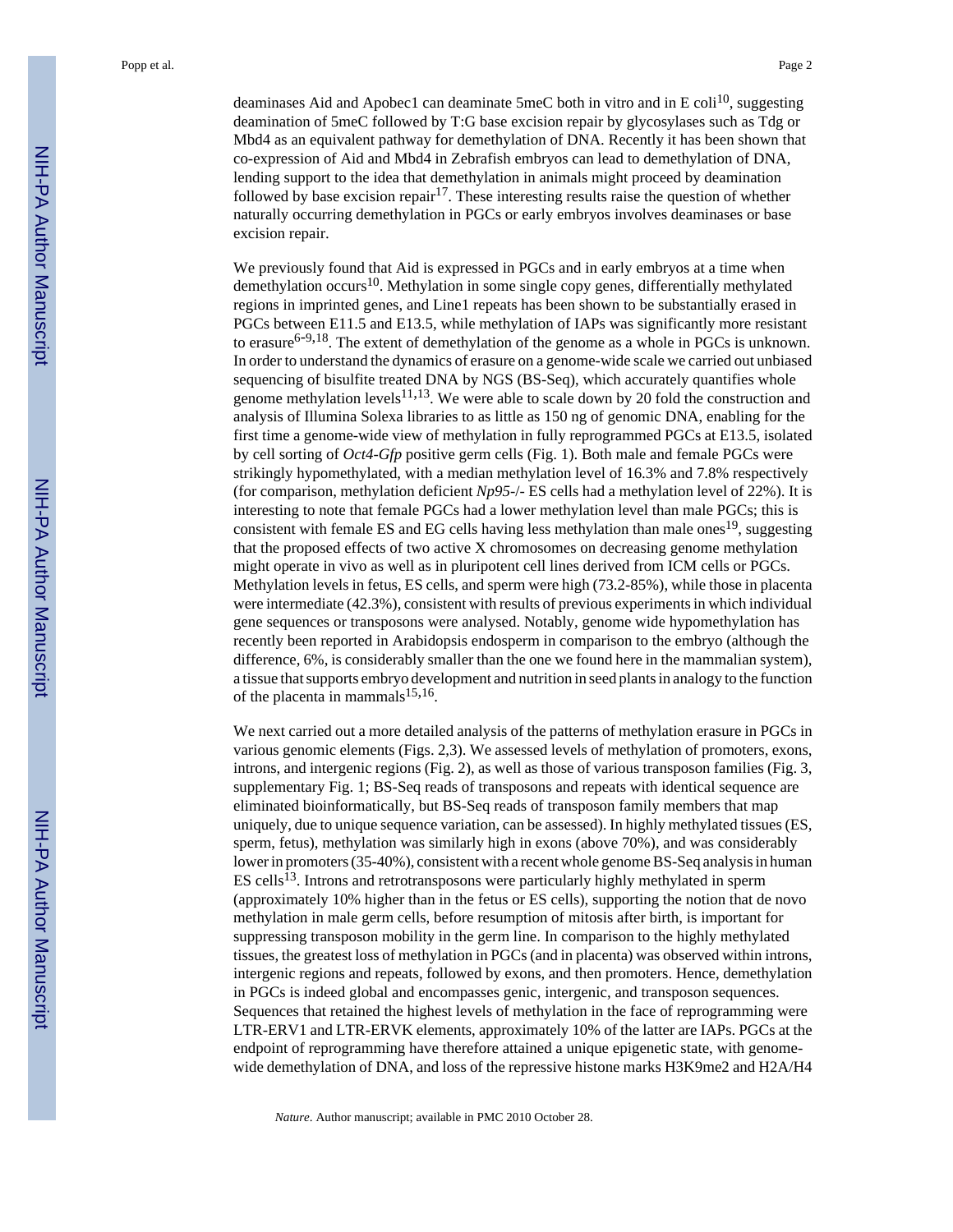R3me2s together with H2AZ, as well as loss of the active histone mark H3K9ac<sup>9,20</sup>. Thus an epigenetic ground state which is depleted both of key activating and repressive epigenetic marks appears to be uniquely characteristic of reprogrammed PGCs. We carried out a biological replicate of the BS-Seq experiment on E13.5 PGCs isolated by a different method (see Supplementary Methods) which indeed replicated qualitatively all conclusions with the *Oct4- Gfp* FACS sorted cells, while the base line was shifted to higher levels of methylation, reflecting either a greater contamination with somatic gonadal cells or epigenetic heterogeneity within germ cells that are not *Oct4-Gfp* positive (Supplementary Fig. 2).

We next examined the effects of Aid deficiency on erasure of methylation in PGCs. We introgressed the *Oct4-Gfp* transgene into *Aid-/-* knockout mice<sup>21</sup> (both on a C57Bl/6J inbred genetic background). PGCs from *Aid*-/- knockout mice showed substantially higher levels of methylation than wildtype ones; this difference was more pronounced in the female than in the male (Figs. 1<sup>-3</sup>), in which the mean methylation level was more than 2.5 fold higher in the *Aid*-/- knockout than the wildtype. Aid deficient PGCs were particularly more methylated than wildtype ones in introns and transposons (more than a 3 fold difference in LINE-L2 and in SINE-B4 elements, supplementary Fig. 1), followed by exons, while no differences were found in promoters. We were unable to analyse PGCs by BS-Seq prior to genome-wide erasure (E10.5, 11.5) because the numbers of cells that can be obtained are not currently sufficient for this technique. Previous analyses of individual gene loci and of transposons found that the methylation profile of PGCs prior to erasure is similar to that of embryonic somatic cells<sup>6-9,</sup> <sup>18</sup>, while another study suggested the overall levels to be slightly lower<sup>20</sup>. Hence, while  $Aid$ -/-PGCs are hypermethylated in comparison to wildtype ones, a significant level of demethylation also occurs in *Aid*-/- PGCs the extent of which depends on the precise genomic levels prior to erasure. Notably, an effect of Aid deficiency on genome-wide methylation levels was only found in primordial germ cells, and not in the fetus, the placenta, or in sperm (Figs. 1-3). These observations were again qualitatively replicated in an independent set of BS-Seq experiments using an alternative method of isolation of *Aid*-/- PGCs (Supplementary Fig. 2). Indeed, the ratios of the percentages of methylation between wildtype and *Aid*-/- PGCs were very similar when comparing the datasets obtained with the two different methods of isolation (Figs. 2,3, Supplementary Fig. 2).

The depth of sequencing in our experiments does not currently allow the comparison of methylation levels of individual gene loci between the various tissues analysed. However, given the global differences observed between wildtype and *Aid*-/- PGCs we compared methylation levels in randomly selected genomic loci (R1 and R2 are located in intergenic regions, R3 in the first intron of *Foxo1*, and R4 in the seventh exon of *Xirp2*), promoters or differentially methylated regions (DMRs) of genes including imprinted ones that are known to become demethylated during PGC development (*Dazl*, *H19*, *Lit1*), and retrotransposons by Sequenom bisulfite assay (Fig. 4, Supplementary Fig. 3). Where methylation differences were observed it was always the *Aid*-/- PGCs that were more highly methylated, confirming in an independent assay that *Aid*-/- PGCs remained relatively hypermethylated. This assay also confirmed that IAPs retained relatively high levels of methylation in PGCs (note that IAPs are a subfamily of LTR-ERVK elements and that the absolute values of methylation cannot therefore be compared between the Sequenom and BS-Seq assays). We also analysed methylation by Sequenom bisulfite assay in E12.5 PGCs, and found again relative hypermethylation of several loci in *Aid-/-* in comparison to wildtype PGCs (data not shown). More detailed analyses at single CpG resolution of regions that were found hypermethylated in *Aid*-/- PGCs (Fig. 4) revealed that predominantly there was a rather homogeneous increase in methylation across the whole of the regions analysed (Supplementary Fig. 3).

Our results show that the vast majority of genomic DNA methylation is erased during normal development of PGCs. This limits the scope in mammals for inheritance of epigenetic marks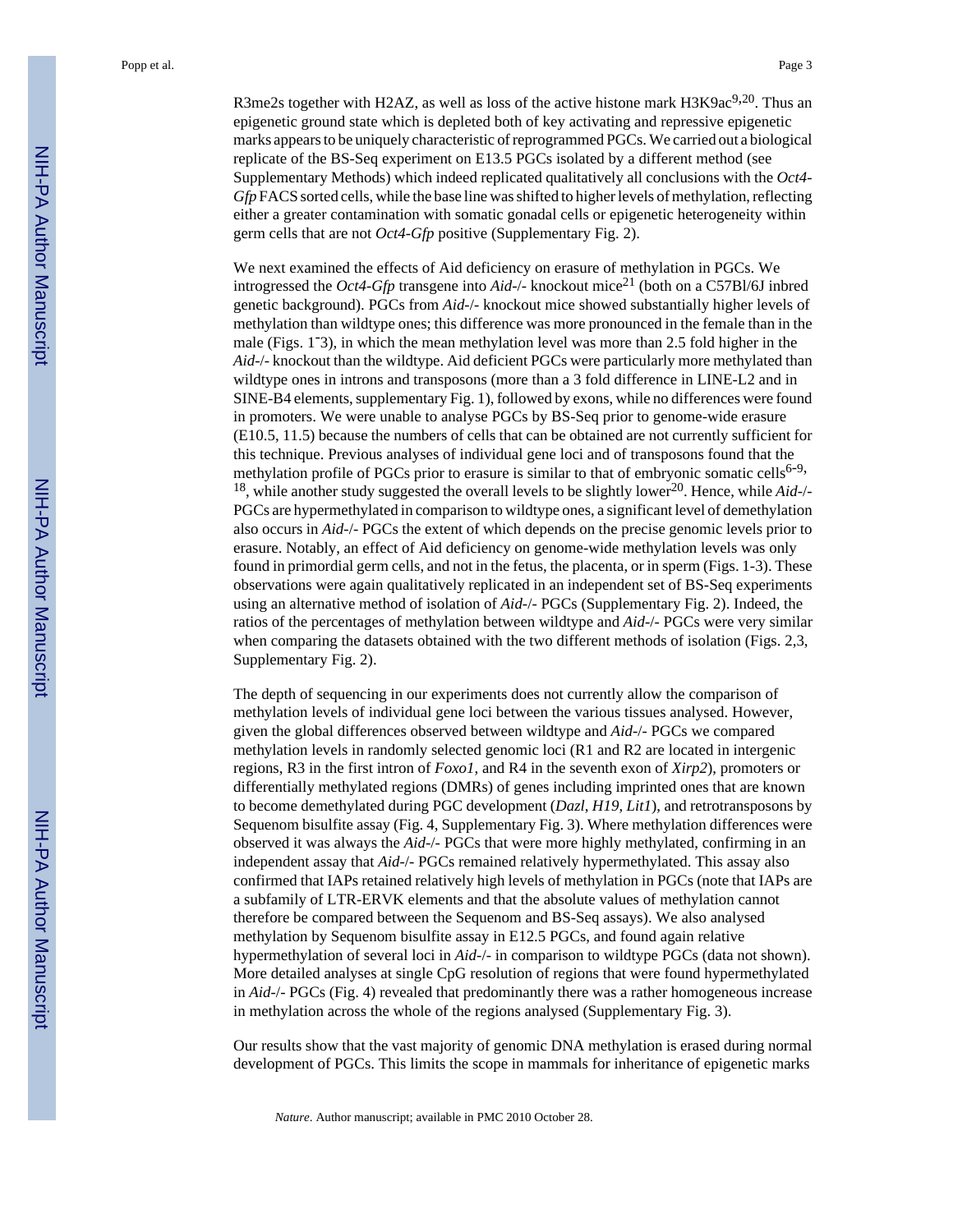(based on methylation) across generations, which if it occurred would be of potential evolutionary significance as well as affecting disease risk in humans<sup>22</sup>. Indeed in the mouse the only two well documented examples of transgenerational inheritance involve alleles of genes with an insertion of an IAP element whose DNA methylation alters the expression of the neighbouring gene<sup>22</sup>, consistent with our observation that LTR retrotransposons including IAPs are the genomic elements that are most resistant to erasure. This is in marked contrast to seed plants in which reprogramming of DNA methylation does not appear to occur in germ cells themselves<sup>23</sup>, and in which stable inheritance of epialleles across generations is more common24. Our observation that erasure of DNA methylation is less efficient in *Aid*-/- PGCs (especially in the female germ line) suggests that the extent to which epigenetic information is heritable in mammals might be under regulation by genetic factors. We observed in crosses between Aid deficient and wildtype parents significant effects on growth of offspring at birth as well as on litter size. Notably, Aid deficient mothers did not regulate the size of their offspring in an inverse relationship to litter size, as wildtype mothers do (Supplementary Fig. 4). Second, litter sizes from both Aid deficient mothers and fathers in crosses with wildtype animals were significantly larger than in wildtype or homozygous *Aid*-/- crosses (Supplementary Fig. 4). Detailed epigenetic analyses need to be carried out on mature Aid deficient germ cells (particularly oocytes) and offspring in order to examine if heritable epimutations are indeed the basis for these significant reproductive phenotypes in *Aid*-/ knockout mice. It cannot be excluded that kinetics of methylation reprogramming are shifted in Aid deficient animals or that further reprogramming steps occur after E13.5 in *Aid*-/ knockout PGCs which could further modify the differences observed here. This needs substantially increased depth of sequencing on much reduced numbers of cells which awaits further technical improvements and cost savings in BS-Seq technology.

Together with work just published in which it was shown that Aid is required in ES cells in order to demethylate pluripotency genes during reprogramming of a somatic genome by cell fusion<sup>25</sup>, our study is the first to show that Aid has a role in epigenetic reprogramming in mammals. Off-target effects of Aid have recently been described in the immune system<sup>26</sup>; in this respect it is perhaps not surprising that Aid has also evolved roles outside of the immune system. Aid might exert its substantial effect on genome-wide demethylation of DNA in PGCs through its established function as a cytosine<sup>27</sup> or 5meC (<sup>refs. 10,28</sup>) deaminase. This can be tested genetically by examining the base excision repair pathways that are expected to be downstream of Aid, including Tdg and Mbd4. Of particular interest is a recent report in Zebrafish suggesting that Aid and Mbd4 are involved cooperatively in demethylation of DNA17; this link might also involve Gadd45 which has been implicated previously in demethylation of DNA. Notably, the effect of Aid deficiency on methylation in PGCs was considerably more pronounced than that of deficiency of the 5-methylcytosine glycosylase Demeter in the Arabidopsis endosperm<sup>15,16</sup>. Alternatively, Aid might be required more indirectly as an essential component in the pathway that regulates erasure of methylation in PGCs. Other deaminases such as Apobec1-3 might also have roles in demethylation of DNA, especially since our results show that Aid deficiency does interfere with, but does not abrogate, erasure of methylation in PGCs. It is interesting to note that in plants Demeter is specifically required for erasure of methylation in imprinted genes, while Demeter like genes are responsible for more general reprogramming of methylation patterns<sup>14</sup>. Other pathways to deamination of 5meC such as one involving the de novo methyltransferases Dnmt3a and b are less likely to operate in PGCs since Dnmt3a is not expressed and Dnmt3b is excluded from the nucleus at the time of erasure of methylation<sup>6</sup>. Finally, our results do not exclude the existence of other pathways to demethylation of DNA in mammals including oxidation of 5meC by the recently described TET family of 5meC hydroxylases<sup>29,30</sup>, or removal of 5meC by glycosylases.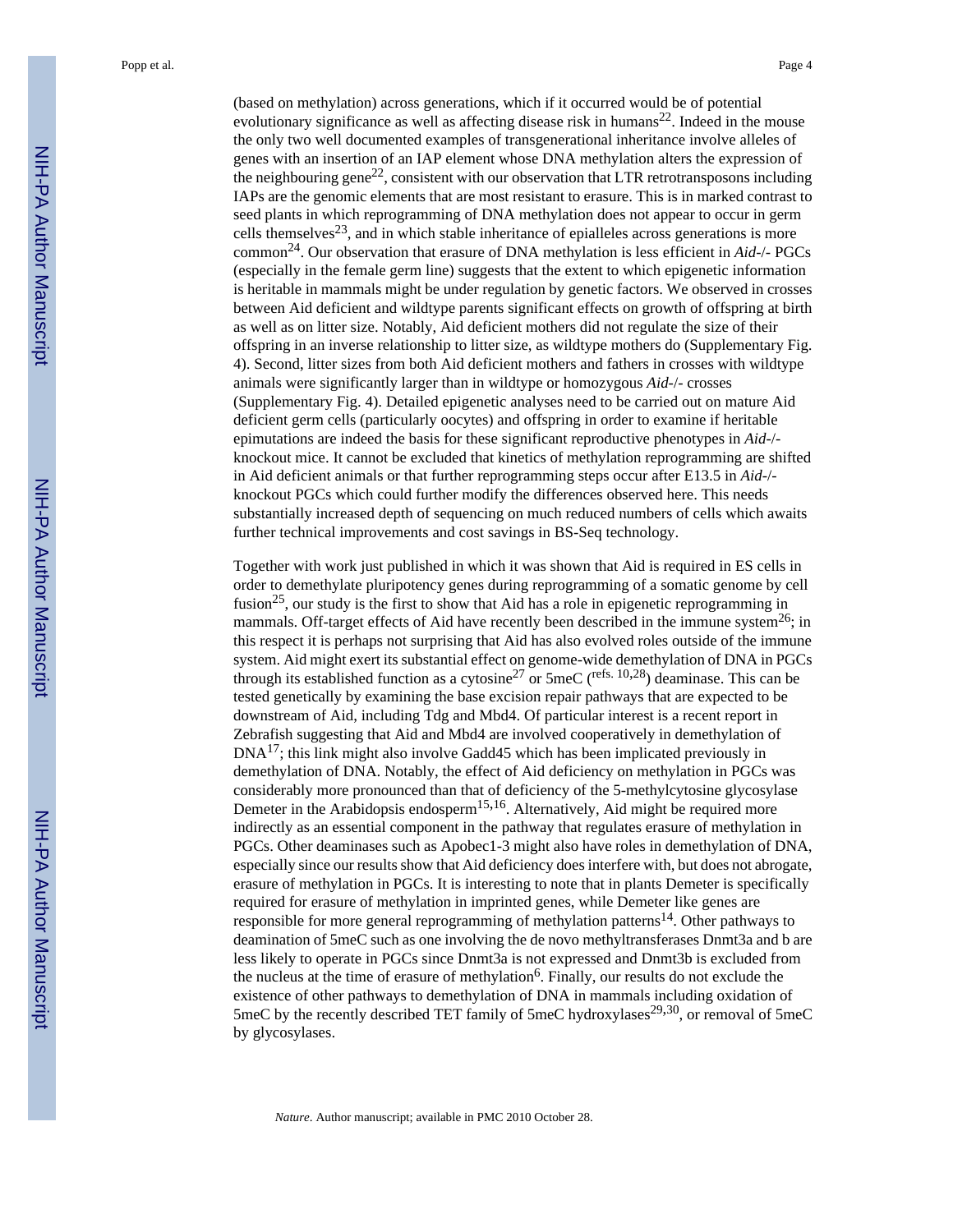#### **Methods Summary**

Mouse tissues, including male and female PGCs at E13.5, were isolated from C57BL/6J, C57BL/6J mice transgenic for *Oct4-Gfp*, or *Aid*-/- knockout mice bred into a C57BL/6J background for 7 generations prior to this study. The *Oct4-Gfp* transgene was subsequently bred into the *Aid*-/- knockout. PGCs were isolated on a FACS-Aria cell sorter by sorting for green fluorescence; the isolated cell populations were > 98% pure. DNA was isolated, bisulfite converted, and prepared for Illumina Solexa libraries. Each Illumina Solexa library was sequenced in a single end read, except for *Oct4-Gfp* isolated PGC libraries which were sequenced in two single end reads each; subsequently, a published highly customized software package was used to carry out Gaussian basecalling and sequence alignment for bisulfite converted reads against the mouse genome<sup>11</sup>. On average, around 1.5 million aligned 27 bp reads (5.4 million 50 bp reads for the PGC libraries) were obtained for each library. For methylation analysis, bases 6 to 22 in the 27 bp reads (bases 15 to 41 in the 50 bp reads) were used, and CpGs were base called as methylated or unmethylated, respectively. Genome-wide averages of DNA methylation of individual samples, or averages of methylation in promoters, exons, introns, remainder of the genome, and different classes of transposons, were bioinformatically determined. For Sequenom MassArray, bisulfite converted DNA was amplified and subjected to quantitative analysis of methylation by masspectrometry.

#### **Methods**

#### **Mice and isolation of tissue and DNA samples**

Mice deficient for Aid have been described previously<sup>21</sup> and were kindly provided by Dr T. Honjo. These were backcrossed for 7 generations into the C57BL/6J strain during the course of this study. C57BL/6J mice or C57BL/6J mice carrying an *Oct4-Gfp* transgene were used as controls throughout. The *Oct4-Gfp* transgene was bred into the *Aid*-/- knockout following backcrossing into the C57BL/6J background. Epididymal sperm was collected from fertile adult males. PGCs were isolated on a FACS-Aria cell sorter by sorting for green fluorescence; the isolated cell populations were > 98%. Placentas and carcasses were taken from fetuses used for PGC collection. Genomic DNA from wild-type (E14) and *Np95*-/- mouse ES cells was kindly provided by Amander Clarke.

#### **Shotgun bisulfite sequencing and computational analysis of data**

Genomic DNA extracted from various mouse tissues with the Qiagen blood and tissue kit were treated with sodium bisulfite and then used to generate Illumina/Solexa sequencing libraries as described previously<sup>11</sup>, except that fewer cycles of PCR amplification were used (15 cycles instead of 18 cycles) in order to optimize the base composition of the libraries. For PGC samples, due to the limited sources of tissue, the input DNA amount for libraries had to be reduced to as low as 150 ng. Therefore, the enzymatic reaction steps used for library construction (including reagents and adapters for PCR) were scaled down to accommodate the reduced input amount. On the other hand, more DNA template (in volume) was used in each PCR reaction and more duplicate PCR reactions were performed in parallel in order to obtain equivalent amounts of product as for the other libraries. The libraries were sequenced on an Ultra-high-throughput Illumina/Solexa 1G Genome Analyzer following manufacturer's instructions. Initial sequencing data analysis was performed using version 0.3 of the Illumina/ Solexa Analysis Pipeline; subsequently, a previously published highly customized software package was used to carry out Gaussian basecalling and sequence alignment for bisulfite converted reads against the mouse genome<sup>11</sup>. Around 5.4 million aligned 50 bp reads were obtained for PGC libraries isolated by *Oct4-Gfp* FACS sorting, while sequencing of all other libraries yielded on average 1.5 million aligned 27 bp reads. For methylation status analysis, bases 15 to 41 in the 50bp reads and bases 6 to 22 in the 27 bp reads were used, equalling a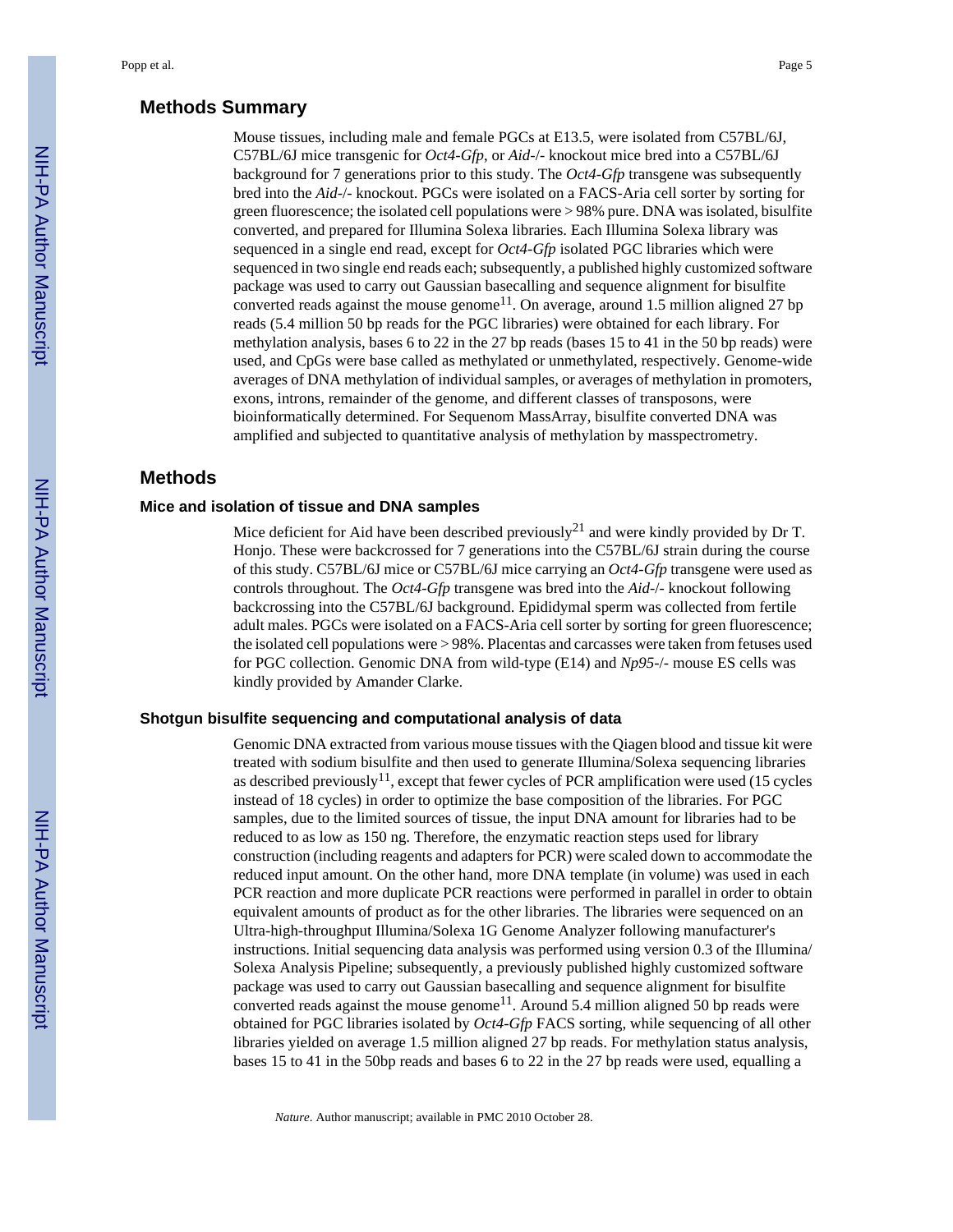coverage of around 5.8% and 1% respectively. Methylated cytosines were identified as cytosines (or guanines as appropriate) in sequencing reads aligned to genomic cytosines, while unmethylated cytosines were identified as thymines (or adenines as appropriate) in sequencing reads aligned to genomic cytosines. Bisulfite conversion efficiency was always above 95% as judged by conversion of cytosines in CHG and CHH contexts (data not shown). The mapped bisulfite sequences were split into three groups. Sequences not spanning a CpG were discarded, and separate lists were made for sequences showing complete methylation or complete demethylation. In the very small number of cases where the same sequence showed both methylation and demethylation it was added to both lists. Where there were multiple datasets for the same sample the methylated and unmethylated lists were merged. Analysis of the data was performed using SeqMonk [\(www.bioinformatics.bbsrc.ac.uk/projects/seqmonk\)](http://www.bioinformatics.bbsrc.ac.uk/projects/seqmonk). The methylated and unmethylated lists were merged together with the methylation status being encoded in the strand of the read (methylated=forward, unmethylated=reverse). A tile of 250 kilobase regions was overlaid on the genome and the methylation status of each tile was calculated. Tiles containing less than 10 reads were discarded, as were tiles where there were 5 or more reads with exactly the same mapped position. The methylation status was calculated as the log2 ratio of the methylated:unmethylated counts. The distribution of values showed a normal distribution and a comparison between tissues was made using a boxwhisker plot which showed the median, upper and lower quartiles and extremities (median  $+/- 2 \times$  interquartile range). Any values outside this range were plotted individually as outliers. To calculate the methylation levels in specific genomic regions (promoters, genes, introns, exons, transposon families) SeqMonk was used to generate probe regions using the Ensembl features from the annotated NCBIM37 genome as a template. Total counts of overlapping reads in all of these regions across the genome were made and a single methylated:unmethylated ratio was produced. The positions of all repeats in the NCBIM37 mouse genome were extracted from Ensembl and classified into families based on their annotation. A count was made of reads which overlapped with all of these repeat regions and these counts were combined across all members of each family. A single measure per family was then made of the log2 ratio of methylated:unmethylated reads. All repeat families shown are represented by more than 1000 CpG containing reads in each dataset.

#### **Methylation analysis by Sequenom MassArray**

DNA from FACS-sorted PGCs was extracted using the AllPrep DNA/RNA Micro Kit (Qiagen). The DNA was then treated with bisulfite reagent using the two-step modification procedure outlined in the Imprint DNA Modification kit (Sigma). Primer pairs were designed using the MethPrimer program [\(http://www.urogene.org/methprimer/index1.html\)](http://www.urogene.org/methprimer/index1.html). A complete list of primers used for analysis is available on request (primers for IAPs were based on the consensus sequence of IAPLTR1a repeats which represent approximately 1.5 % of the ERV-K family). Amplification of the bisulfite converted DNA and preparation of PCR products for quantitative analysis of methylation as detected by the MassArray system was according to the protocol provided by the manufacturer.

#### **Supplementary Material**

Refer to Web version on PubMed Central for supplementary material.

#### **Acknowledgments**

We would like to thank Hugh Morgan for his contributions to some of the early analysis of *Aid-/-* mice, Anne Segonds-Pichon for help with statistical evaluation and Jonathan Hetzel for assisting in preparing the Illumina Solexa libraries and their sequencing. We also thank Svend Petersen-Mahrt, Cristina Rada, and Fatima Santos for advice and discussions. C.P. was a Boehringer-Ingelheim predoctoral Fellow. S.F. is a Howard Hughes Medical Institute Fellow of the Life Science Research Foundation. S.E.J. is an investigator of the Howard Hughes Medical Institute. This work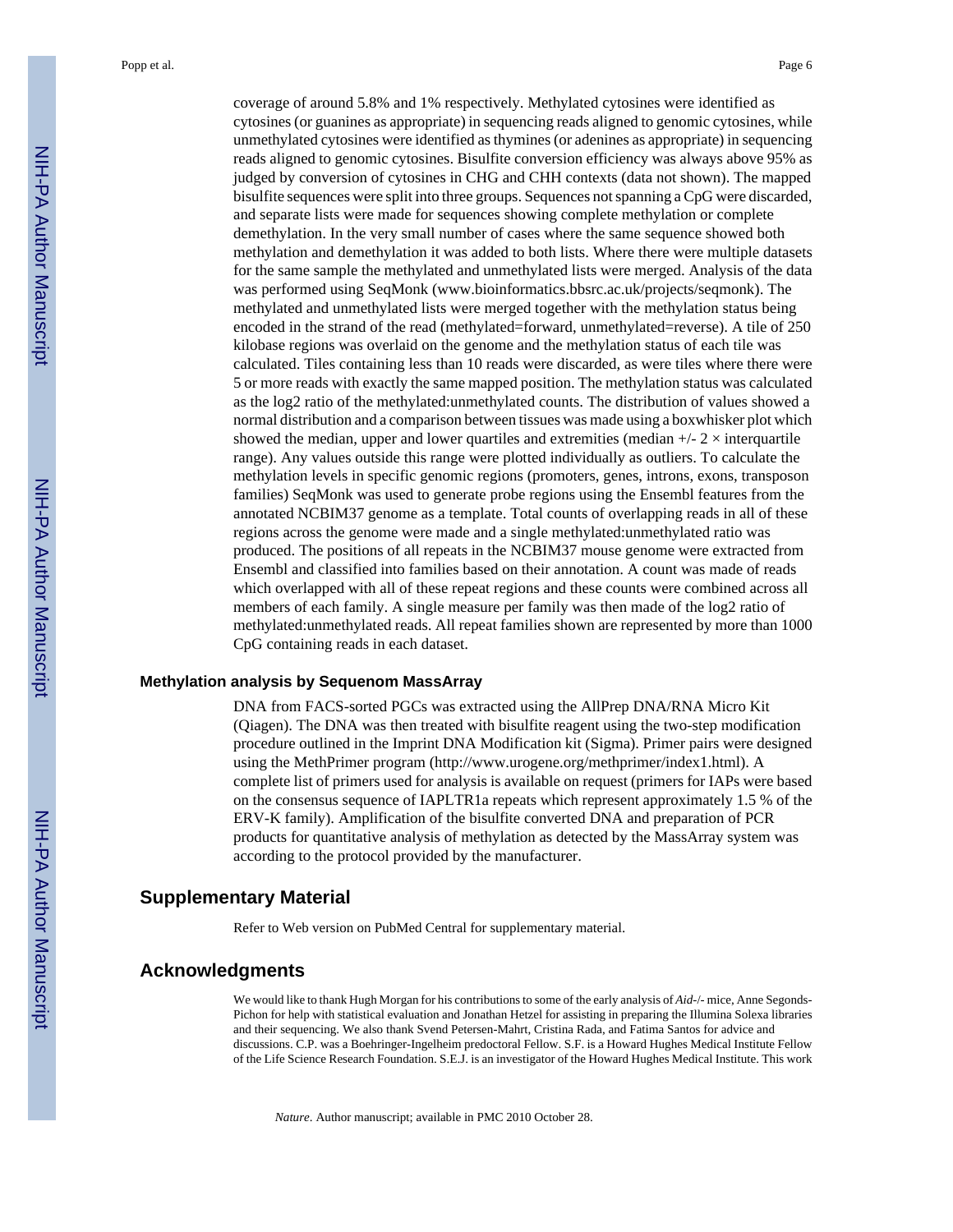was supported by BBSRC, MRC, EU NoE The Epigenome, and TSB (to W.R.) and by HHMI, NSF Plant Genome Research Programme, and NIH (to S.E.J.).

#### **References**

- 1. Reik W, Dean W, Walter J. Epigenetic reprogramming in mammalian development. Science 2001;293:1089–1093. [PubMed: 11498579]
- 2. Sasaki H, Matsui Y. Epigenetic events in mammalian germ-cell development: reprogramming and beyond. Nature Rev Genet 2008;9:129–140. [PubMed: 18197165]
- 3. Oswald J, et al. Active demethylation of the paternal genome in the mouse zygote. Curr Biol 2000;10:475–478. [PubMed: 10801417]
- 4. Mayer W, Niveleau A, Walter J, Fundele R, Haaf T. Demethylation of the zygotic paternal genome. Nature 2000;403:501–501. [PubMed: 10676950]
- 5. Dean W, et al. Conservation of methylation reprogramming in mammalian development: aberrant reprogramming in cloned embryos. Proc Natl Acad Soc USA 2001;98:13734–13734.
- 6. Hajkova P, et al. Epigenetic reprogramming in mouse primordial germ cells. Mech Dev 2002;117:15– 23. [PubMed: 12204247]
- 7. Lee J, et al. Erasing genomic imprinting memory in mouse clone embryos produced from day 11.5 primordial germ cells. Development 2002;129:1807–1817. [PubMed: 11934847]
- 8. Yamazaki Y, et al. Reprogramming of primordial germ cells begins before migration into the genital ridge, making these cells inadequate donors for reproductive cloning. Proc Natl Acad Sci USA 2003;100:12207–12212. [PubMed: 14506296]
- 9. Hajkova P, et al. Chromatin dynamics during epigenetic reprogramming in the mouse germ line. Nature 2008;452:877–881. [PubMed: 18354397]
- 10. Morgan HD, Dean W, Coker HA, Reik W, Petersen-Mahrt SK. Activation-induced cytidine deaminase deaminates 5-methylcytosine in DNA and is expressed in pluripotent tissues: implications for epigenetic reprogramming. J Biol Chem 2004;279:52353–52360. [PubMed: 15448152]
- 11. Cokus SJ, et al. Shotgun bisulfite sequencing of the Arabidopsis genome reveals DNA methylation patterning. Nature 2008;452:215–219. [PubMed: 18278030]
- 12. Meissner A, et al. Genome-scale DNA methylation maps of pluripotent and differentiated cells. Nature 2008;454:766–770. [PubMed: 18600261]
- 13. Lister R, et al. Human DNA methylomes at base resolution show widespread epigenomic differences. Nature 2009;462:315–322. [PubMed: 19829295]
- 14. Gehring M, Reik W, Henikoff S. DNA demethylation by DNA repair. Trends Genet 2009;25:82–90. [PubMed: 19144439]
- 15. Gehring M, Bubb KL, Henikoff S. Extensive demethylation of repetitive elements during seed development underlies gene imprinting. Science 2009;324:1447–1451. [PubMed: 19520961]
- 16. Hsieh TF, et al. Genome-wide demethylation of Arabidopsis endosperm. Science 2009;324:1451– 1454. [PubMed: 19520962]
- 17. Rai K, et al. DNA demethylation in zebrafish involves the coupling of a deaminase, a glycosylase and gadd45. Cell 2008;135:1201–1212. [PubMed: 19109892]
- 18. Lane N, et al. Resistance of IAPs to methylation reprogramming may provide a mechanism for epigenetic inheritance in the mouse. Genesis 2003;35:88–93. [PubMed: 12533790]
- 19. Zvetkova I, et al. Global hypomethylation of the genome in XX embryonic stem cells. Nature Genet 2005;37:1274–1279. [PubMed: 16244654]
- 20. Seki T, et al. Cellular dynamics associated with the genome-wide epigenetic reprogramming in migrating primordial germ cells in mice. Development 2007;134:2627–2638. [PubMed: 17567665]
- 21. Muramatsu M, et al. Class switch recombination and hypermutation require activation-induced cytidine deaminase (AID), a potent RNA editing enzyme. Cell 2000;102:553–563. [PubMed: 11007474]
- 22. Whitelaw NC, Whitelaw E. Transgenerational epigenetic inheritance in health and disease. Curr Opin Genet Dev 2008;18:273–279. [PubMed: 18662779]
- 23. Slotkin RK, et al. Epigenetic reprogramming and small RNA silencing of transposable elements in pollen. Cell 2009;136:461–472. [PubMed: 19203581]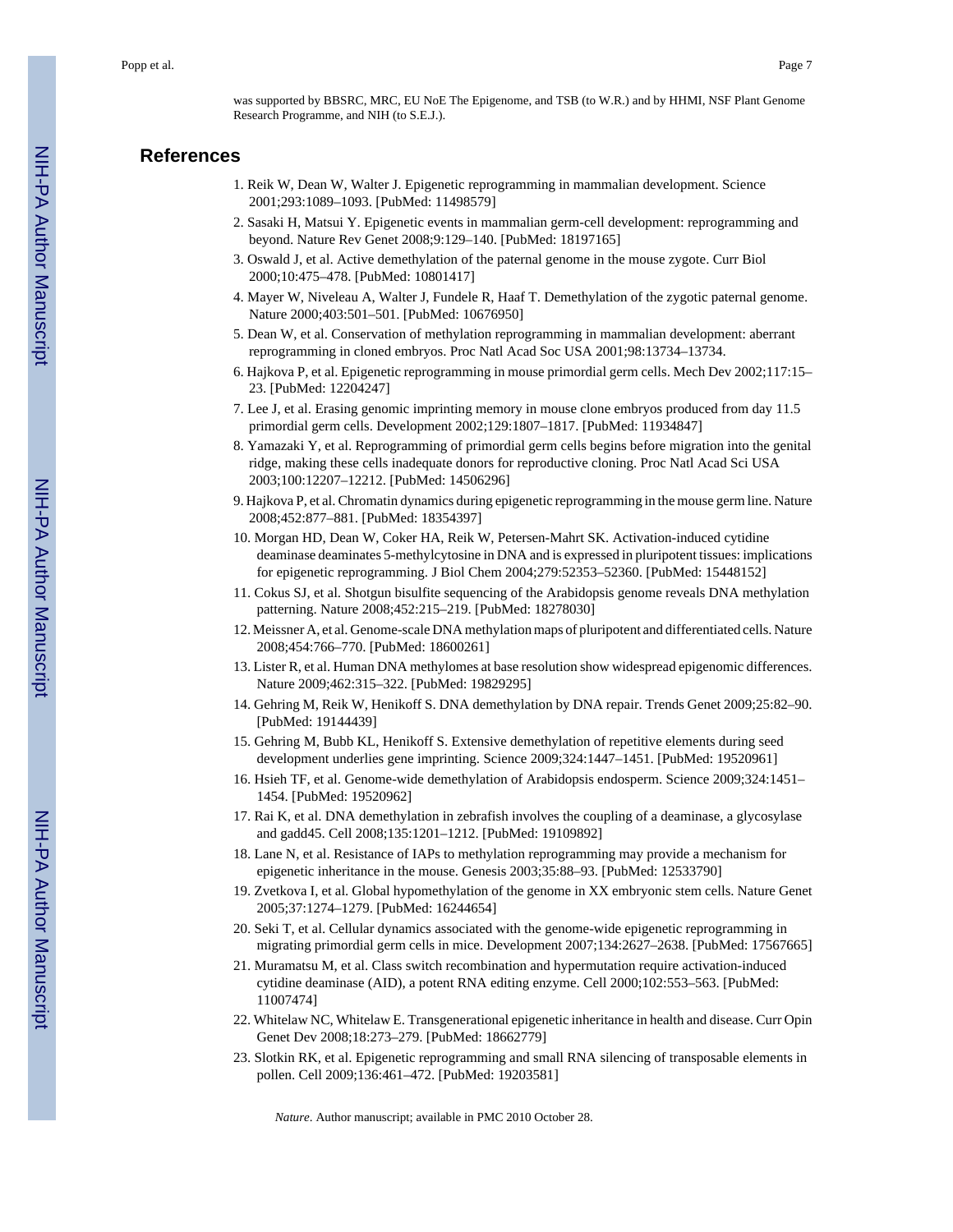- 24. Teixeira FK, et al. A role for RNAi in the selective correction of DNA methylation defects. Science 2009;323:1600–1604. [PubMed: 19179494]
- 25. Bhutani N, et al. Reprogramming towards pluripotency requires Aid-dependent DNA demethylation. Nature. 2010 in press.
- 26. Robbiani DF, et al. Aid produces DNA double-strand breaks in non-Ig genes and mature B cell lymphomas with reciprocal chromosome translocations. Mol Cell 2009;36:631–641. [PubMed: 19941823]
- 27. Neuberger MS, Harris RS, Di Noia J, Petersen-Mahrt SK. Immunity through DNA deamination. Trends Biochem Sci 2003;28:305–312. [PubMed: 12826402]
- 28. Larijani M, et al. Methylation protects cytidines from Aid-mediated deamination. Mol Immunol 2005;42:599–604. [PubMed: 15607819]
- 29. Kriaucionis S, Heintz N. The nuclear DNA base 5-hydroxymethylcytosine is present in Purkinje neurons and the brain. Science 2009;324:929–930. [PubMed: 19372393]
- 30. Tahiliani M, et al. Conversion of 5-methylcytosine to 5-hydroxymethylcytosine in mammalian DNA by MLL partner TET1. Science 2009;324:930–935. [PubMed: 19372391]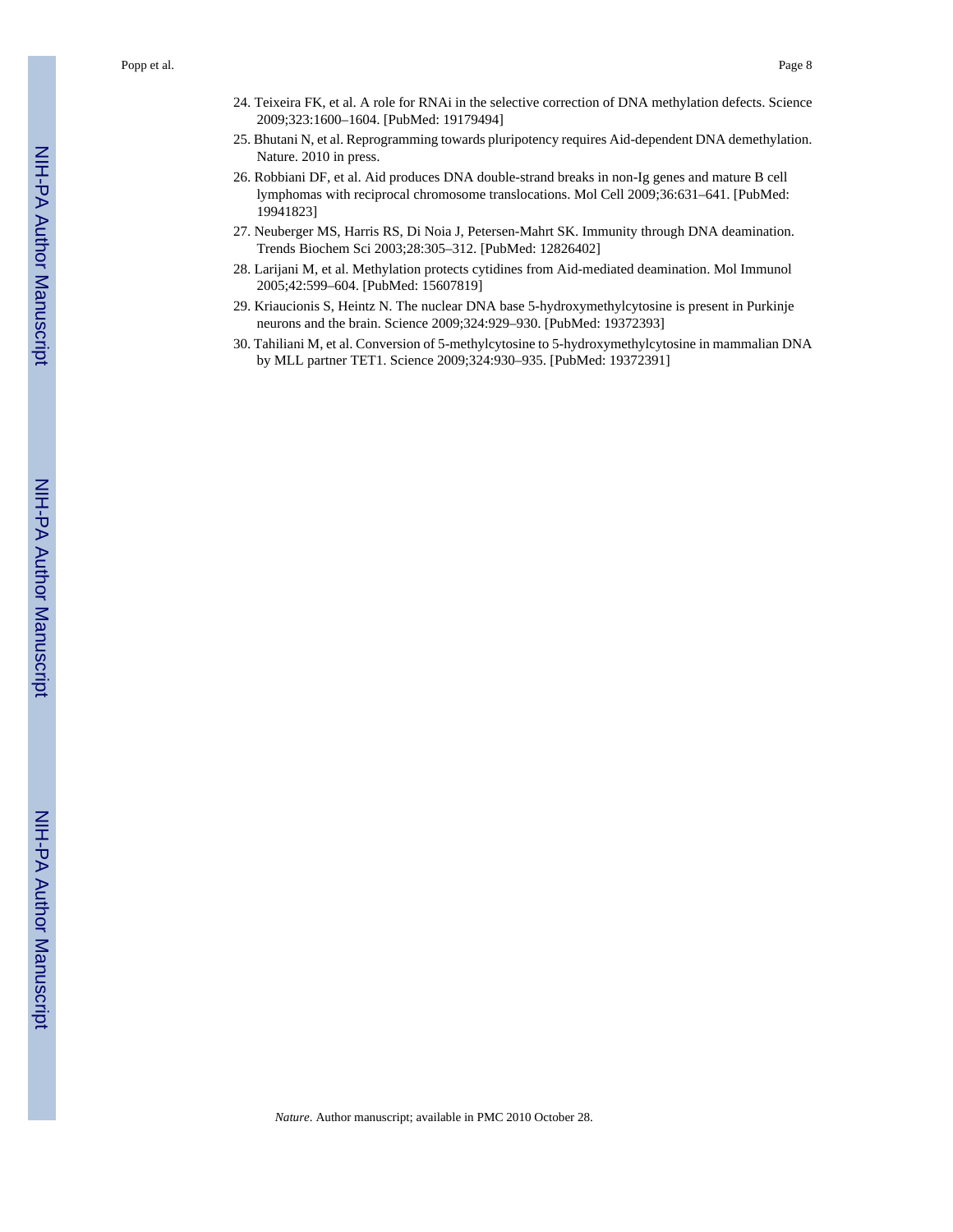

**Figure 1. Genome-wide BS-Seq reveals global hypomethylation in PGCs dependent on Aid** Tissues and cells analysed by BS-Seq are shown in a gradient from red to yellow illustrating methylation levels from high to low. BS-Seq reads were analysed using windows of 250 kilobases across the whole genome. Yellow boxes show the range of the 25-75th quartiles of the data, the line in the middle the median value. Whiskers show either highest and lowest values (if there are no outliers) or upper and lower confidence intervals. Outliers are shown as circles. Placenta, fetal carcass and PGCs were collected at E13.5. Note the global hypomethylation in PGCs, and the substantially higher levels of methylation in *Aid*-/- PGCs.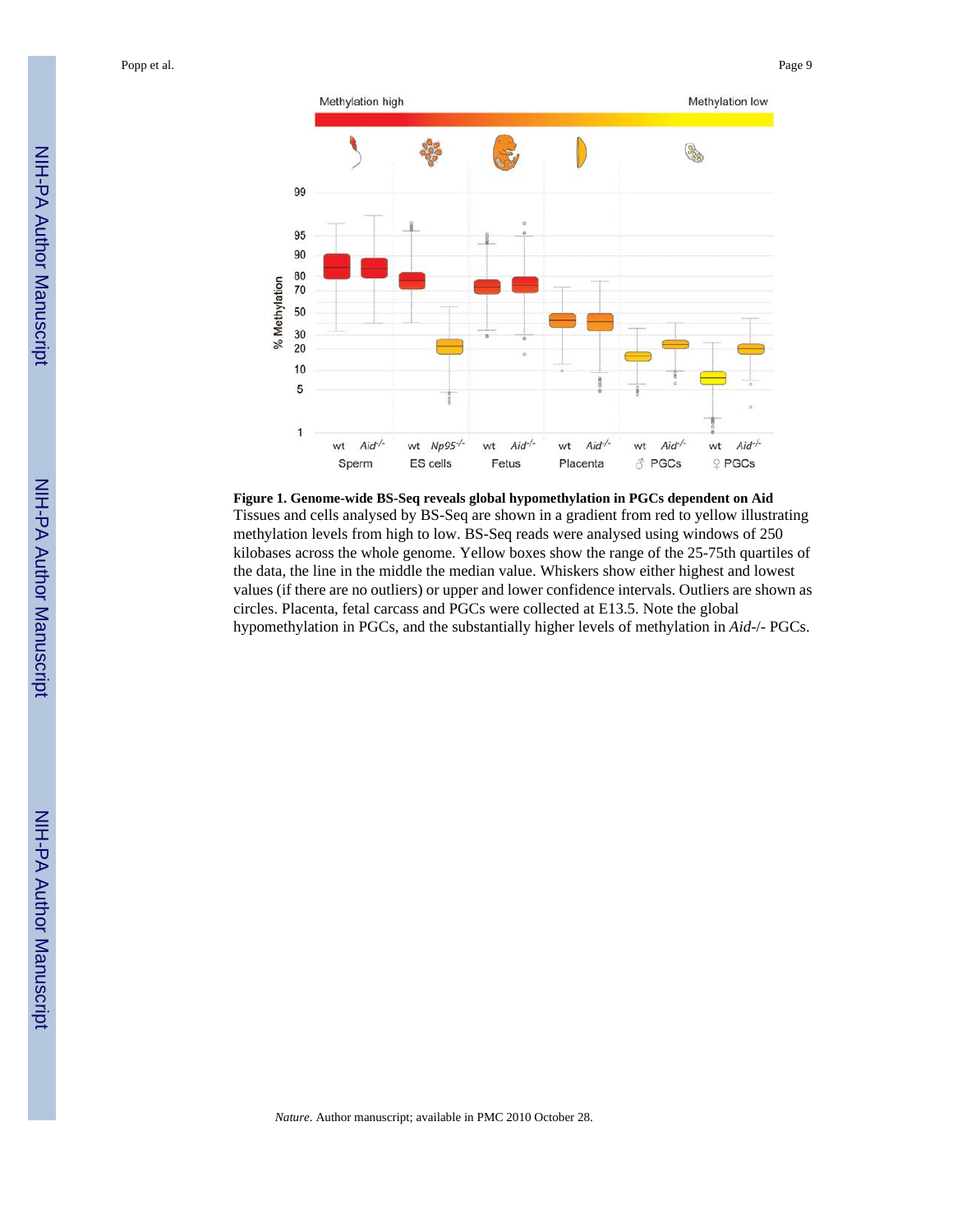

**Figure 2. Erasure of DNA methylation in different genomic elements in PGCs**

Methylation levels in promoters, exons, introns and intergenic regions in ES cells, *Np95*-/- ES cells, and various tissues of C57BL/6J and *Aid*-/- knockout mice are shown based on ratios of methylated to unmethylated BS-Seq reads. Placenta, fetal carcass and PGCs were all collected at E13.5. Note the particularly pronounced effect of Aid deficiency on methylation of introns and intergenic regions.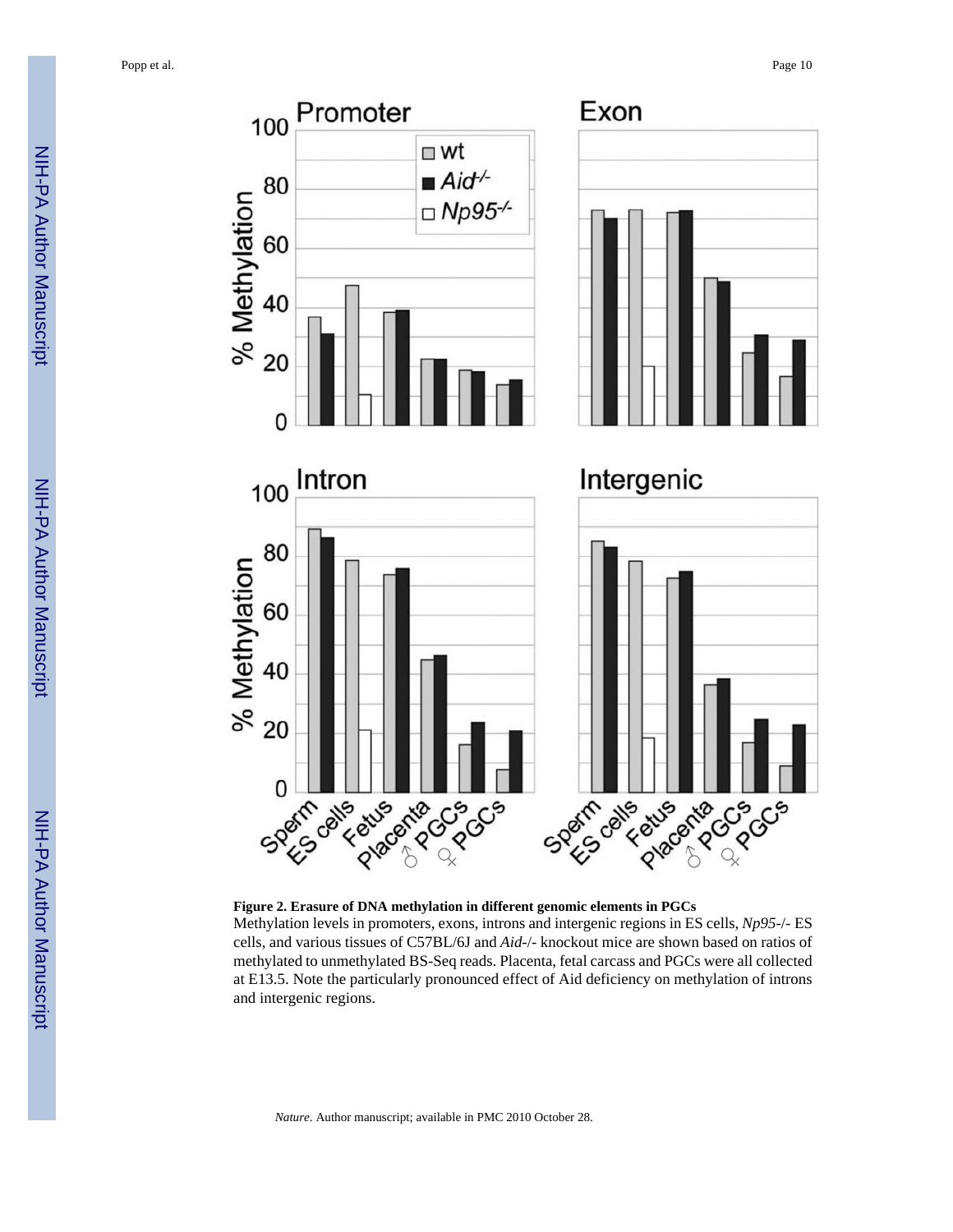

**Figure 3. Erasure of DNA methylation in different classes of transposable elements in PGCs** Methylation levels of different classes of transposons in ES cells, *Np95*-/- ES cells, and various tissues of C57BL/6J and *Aid*-/- knockout mice are shown based on ratios of methylated to unmethylated BS-Seq reads. Placenta, fetal carcass and PGCs were all collected at E13.5. Note that LTR-ERV1 and LTR-ERVK elements retain more methylation in PGCs than any other repeat family.